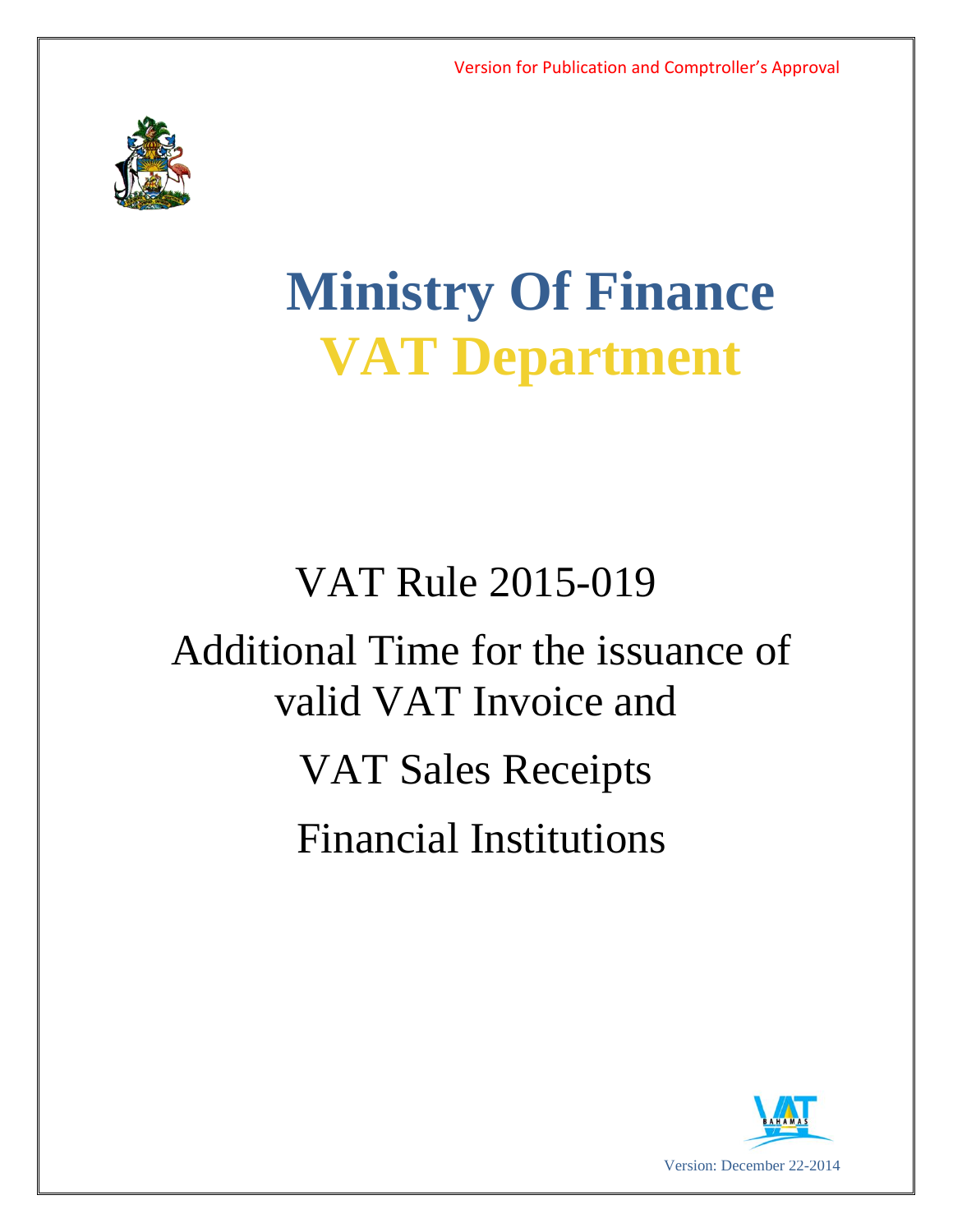### **VAT Rule 2015-019**

### **Additional Time for the issuance of valid VAT Invoice and VAT Sales Receipts Financial Institutions**

#### **A. Authority**

This Rule is made under section 17 of the Value Added Act, 2014.

#### **B. Legislation**

All legislative references are to the Value Added Tax Act, 2014 and/or the Value Added Tax Regulations 2014, unless otherwise stated.

#### **C. This Rule applies in respect of:**

- a) Section 54 of the VAT Act, and
- b) Regulation 33

#### **D. Application of Rule**

The purpose of this rule is to provide authority to domestic financial institutions regarding the forbearance for the issuance of invoices in accordance with the VAT Act, Regulations and Rules.

VAT Registrants conducting business with the domestic financial institutions would require VAT invoices to be able to claim any input VAT incurred on transactions.

With the implementation of VAT and the requirement for VAT Registrants to issue VAT Invoices to other VAT Registrants, domestic financial institutions would be required to adjust their IT system to ensure that they can comply with the law on all fee based statements and invoices, which exist a varied and often complex formats. These institutions issue periodic statements which can be customized to reflect the information fields that are mandatorily displayed on VAT Invoices